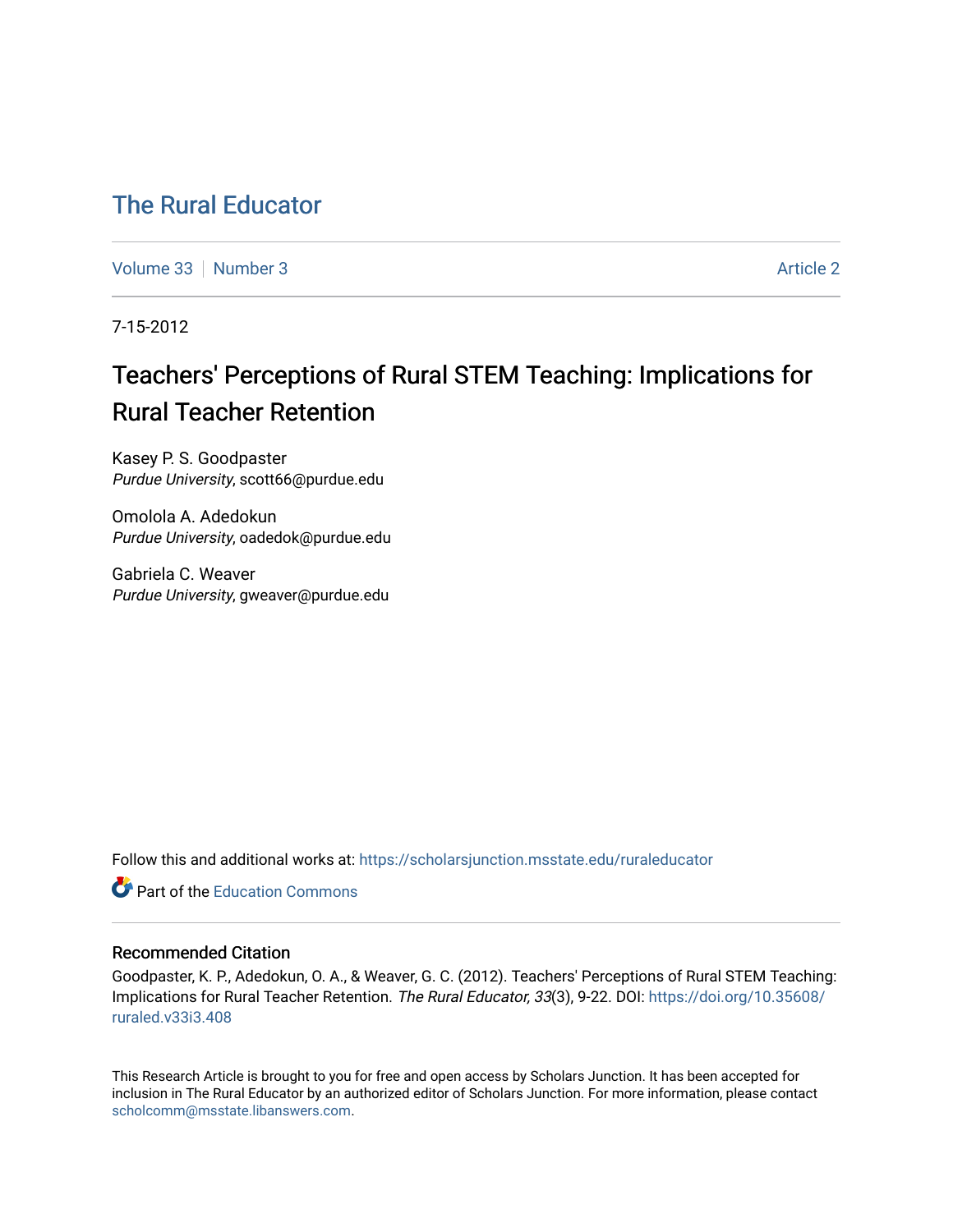## **Teachers' Perceptions of Rural STEM Teaching:**

## **Implications for Rural Teacher Retention**

**Kasey P. S. Goodpaster** 

*Purdue University*

## **Omolola A. Adedokun**

*Purdue University*

## **Gabriela C. Weaver**

*Purdue University*

*Rural school districts often struggle with attracting and retaining high-quality teachers, especially in science subject areas. However, little is known about STEM in-service teachers' lived experiences of rural teaching as they relate to retention. In this phenomenographical study, six rural in-service science teachers were interviewed regarding their perceptions of the benefits and challenges of teaching in rural schools in general, and teaching science subjects in particular. Community interactions, professional development, and rural school structures emerged as three key factors related to rural teacher retention. Participants viewed each of these factors as having both positive and negative aspects. Findings from this study confirm existing literature regarding rural teaching, in general, but provide additional insight into the complexities of rural science teaching, in particular. Implications for rural teacher preparation, recruitment, and retention are discussed.*

**Keywords:** rural teacher retention; rural teacher attrition; science teaching; teacher attitudes; rural education.

This study addresses gaps in the recruitment and retention literature by examining the lived experiences of rural STEM teachers, including their perceptions of the benefits and challenges of rural teaching, with the overarching goal of understanding the factors related to their persistence in rural teaching in general, and rural STEM teaching in particular. As the prior research suggests, there is a great need for studies focused on the lived experiences of in-service rural teachers and, specifically, how their experiences might influence their decisions to persist in rural teaching. Also, because the consequences of rural teacher attrition are dire for rural STEM learning in particular, it is necessary to investigate the experiences of rural STEM teachers and examine whether or not their experiences and challenges are peculiar or similar to those reported by rural teachers in other studies. Thus, the current study investigated the following research questions:

What are the lived experiences of rural STEM teachers?

What do rural STEM teachers perceive as the benefits and challenges of rural STEM teaching? How do rural STEM teachers' experiences relate to rural teacher retention?

How do rural STEM teachers' experiences compare to previously published reports of rural teaching, generally?

#### **Rural Teacher Attrition and Retention**

Teacher turnover, estimated to be 9% annually (National Center for Education Statistics [NCES], 2009), presents a major challenge for rural schools. Although some teachers originating from rural communities remain teaching in the same school for their entire careers, other teachers leave rural schools soon after beginning employment (Monk, 2007). Problems with rural teacher shortages are compounded in secondary areas of specialization including mathematics, science, and technology (Monk, 2007). Compared to schools in central cities, suburban areas, and large towns, schools in rural areas and small towns have greater difficulty filling vacancies, particularly in physical and computer science areas (NCES, 2006). Hence, rural school districts particularly struggle to attract and retain quality science and math teachers.

The negative consequences of rural teacher attrition cannot be overemphasized. Rural teacher attrition often results in schools staffed predominantly with relatively new and inexperienced teachers (Murphy & Angelski, 1997). Compared to teachers working in cities, suburban areas, and towns, rural teachers are more likely to be younger in age and less likely to have earned graduate degrees (NCES, 2009). Additionally, rural teacher attrition can have deleterious effects on the quality of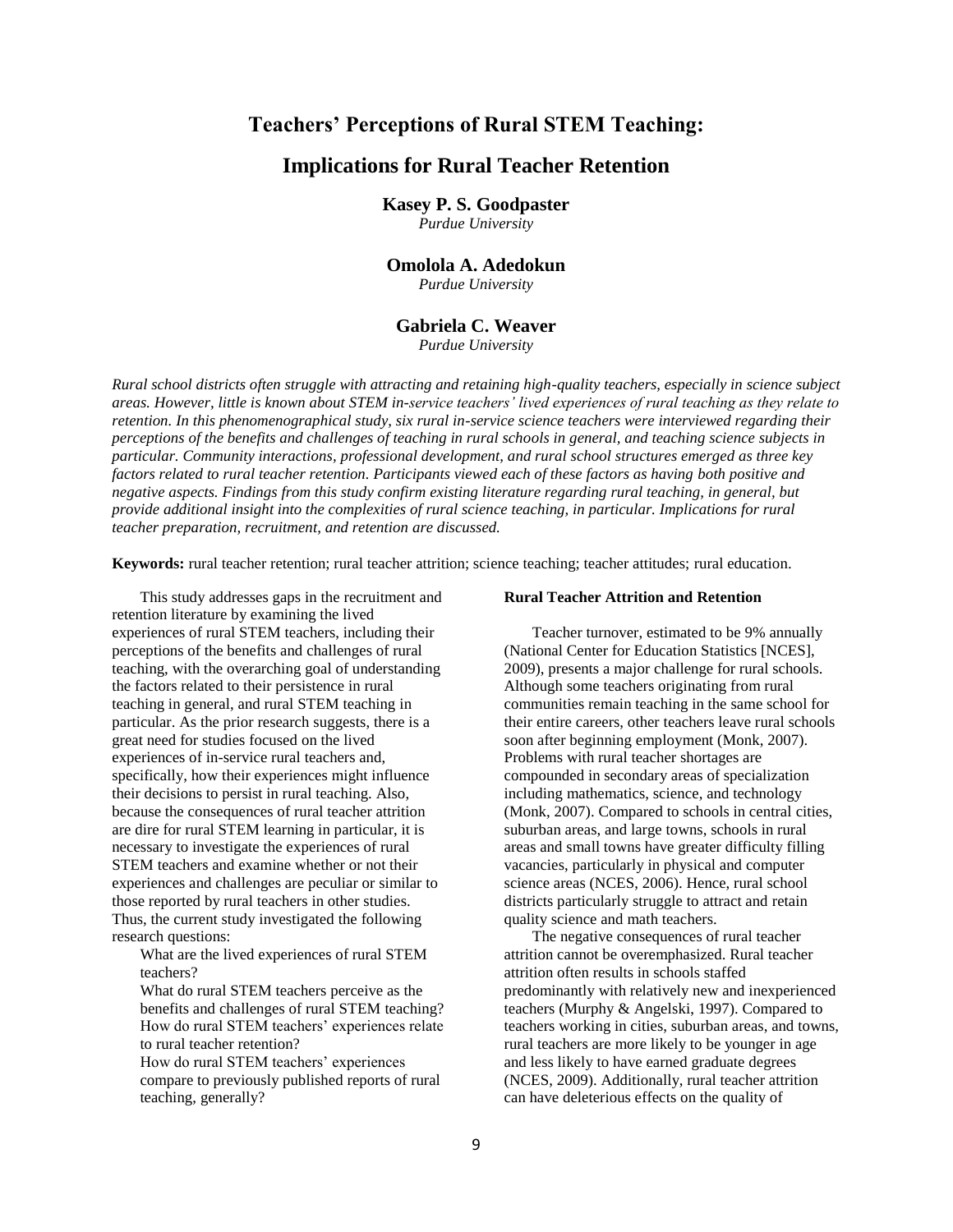education in rural schools. Schools in rural areas and small towns are more likely to deal with vacancies by cancelling planned course offerings and assigning an administrator or counselor to teach those classes (NCES, 2006). This solution to rural teacher shortages presents dire consequences for rural science, technology, engineering, and mathematics (STEM) instruction in particular. Due to teacher shortages, teachers specializing in other fields are sometimes required to teach STEM courses even if they are underprepared and uncomfortable with teaching these subjects (Friedrichsen, Chval, & Tuescher, 2007). Ultimately, student science achievement suffers when there is a STEM teacher shortage and when the available teachers are underqualified for the subjects they teach (National Commission on Teaching and America's Future, 2002).

These challenges, coupled with the requirement of the No Child Left Behind Act (2001) that each classroom have a teacher qualified in the subject matter being taught, has led to increased interest among rural school administrators in identifying and understanding the factors related to the attraction and retention of rural teachers, especially those qualified to teach multiple science subjects. However, despite the continued interest in best practices and effective strategies for recruiting and retaining rural teachers, there are notable gaps in the literature and research in this area. There is a paucity of research on the manner in which the experiences and perceptions of rural in-service teachers relate to their persistence in rural teaching. Most research in the area of teacher retention is focused on why teachers leave rural schools and has been conducted mainly with preservice teachers, first year teachers, and administrators. For example, of all manuscripts published in this journal, *Rural Educator,* between the years 2000 and 2010, sixteen addressed issues related to rural teacher attraction and retention. Of these sixteen manuscripts, eleven focused (primarily or partially) on issues related to the training, preparation, experiences, and expectations of rural pre-service teachers and/or professional development programs to improve the retention of new or first year rural teachers (e.g., Barley, 2009; Harris, Holdman, & Clark, 2005; Lowery& Pace, 2001; Munsch & Boylan, 2008). Only four manuscripts examined the experiences and/or retention of in-service teachers (e.g., Huysman, 2008; Malloy & Allen, 2007; Ralph, 2002). Davis (2002), referring to the paucity of research a decade ago, called for in-service teacherfocused studies that engender "in-depth knowledge about factors related to within classroom, wholeschool, community, and personal/family spheres of influence and their impact on teacher retention" (p.

50). Davis' call for in-depth study of rural teacher attrition, though made a decade ago, is still relevant today. Such in-depth knowledge may best be gained from qualitative studies of the lived experiences of rural teachers and their perceptions of the factors that have positive and negative influences on the retention of rural teachers.

## **Benefits and Challenges of Rural Teaching**

The perceived benefits and challenges of rural teaching may help to shed light on the attrition and retention of rural STEM teachers. Extant research suggests that factors such as the preparation time required, relationship with the principal, and lifestyle of the rural community influence teacher attrition and retention (Murphy & Angelski, 1997). Further, it has been suggested that new teachers must be prepared for the challenges of rural teaching by both earning the necessary credentials and learning about the nature of working in rural communities (Barley, 2009). Indeed, a large part of the rural "way of life" is managing the social aspects of rural teaching, both within and outside of the school. To that end, Jazabkowski (2003) noted that a distinct characteristic of rural teaching is the intersection between life and work. Because rural communities tend to afford little privacy to teachers, teachers must find ways of "fitting into" these communities in order to be successful (Jazbkowski, 2003).

Social capital theory (Coleman, 1988) provides a useful framework for understanding the effects of rural social interactions on the retention of rural teachers. Social capital theory posits, among other things, that the strong social networks in rural communities work to facilitate as well as constrain behavior through multiple community members rewarding or sanctioning the behavior of other members. When community members meet each other's expectations, trustworthiness is created; by contrast, when some community members resist norms or obligations, poor reputations arise (Coleman, 1988). While Coleman's assertion would be true in any social setting, what is notable about rural communities is that the impact (positive or negative) is more acute than in a diffused, large school, urban setting.

The multiplex relations concept of social capital theory also helps explain the benefits and challenges of rural teaching. Multiplex relations refer to situations in which persons are linked in more than one context (Coleman, 1988). Resources like information or obligations from one relationship can be appropriated for use in other relationships (Coleman, 1988). In the rural teaching context, multiplex relations may manifest as teachers having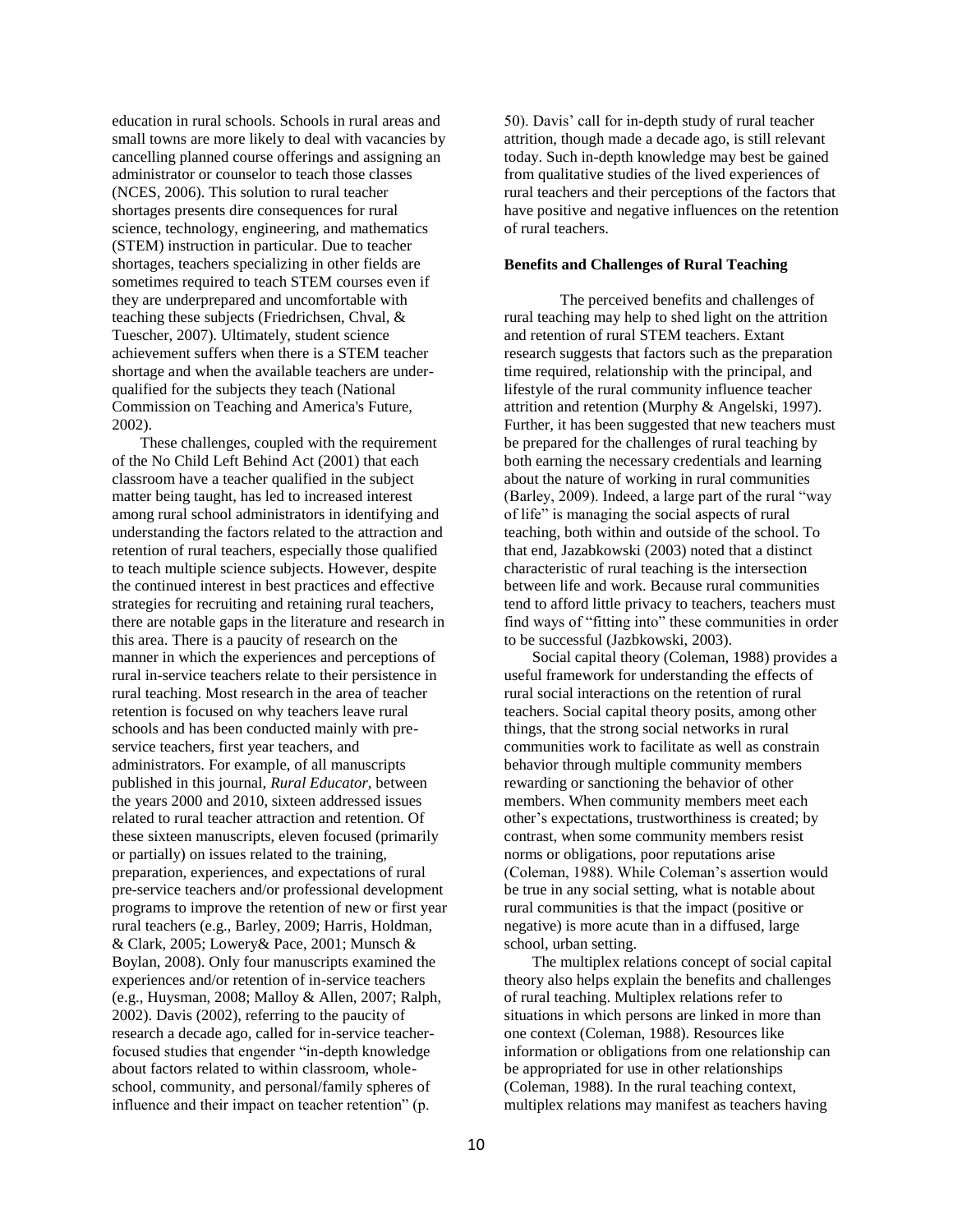multiple relationships with their students (e.g., as a teacher, sports coach, friend's parent) and their students' parents.

In sum, social capital theory helps to explain how the strong ties in rural communities can pose both benefits and challenges. Teachers who are unfamiliar with rural community norms may be unprepared for contending with these dynamics, contributing to teacher attrition. Conversely, teachers who are comfortable in rural environments may understand how to best capitalize on the benefits of rural teaching, contributing to teacher retention.

Despite the consequences of attrition for rural STEM teaching, little is known about the experiences of rural STEM teachers and how their experiences might differ from the experiences of rural teachers in general. Most research conducted to date has examined rural teacher retention, broadly, with little attention to rural science teacher retention, specifically. Despite the national interest in enhanced STEM learning and teaching, especially in socioeconomically disadvantaged schools—including most rural schools—little is known about how the experiences of rural STEM teaching relate to rural STEM teacher attrition and retention. Most of the few studies (e.g., Aldous, 2008; Lake, 2008) addressing the retention of rural science teachers documented the experiences of rural teachers in other countries (e.g., Australia). We posit that the retention of rural STEM teachers in the United States may involve unique complexities related to community and school factors that have an impact on support for science teaching resources and pedagogical innovations. Hence, learning more about the benefits and challenges of rural STEM teaching is vital to developing strategies for increased retention of rural STEM teachers, and ultimately, students' science achievement and interest in science careers.

#### **Study Design and Analysis**

This study employed phenomenography to describe, analyze, and understand data regarding the lived experiences of rural STEM teachers. Phenomenography is a qualitative research framework which focuses on understanding perceptions of reality rather than understanding reality itself (Marton, 1981). The goal of phenomenography is to identify, describe, or make statements and assertions about participants' ideas and experiences (Marton, 1981). Although similar to phenomenology in its focus on lived experiences,

phenomenography differs in its emphasis on collective rather than individual meanings of experiences (Barnard, McCosker, & Gerber, 1999). Collective experiences are described using categories which are not specified a priori nor derived from preconceived ideas (Marton, 1981). When analyzing experiences of a certain group of participants, researchers using phenomenography specify categories that emerge from the data and may also calculate how many participants share these experiences (Marton, 1981). Phenomenography was deemed appropriate for this study because of our interest in examining the shared or collective experiences of our study participants as rural STEM teachers.

#### **Participants**

Participants were six in-service high school STEM teachers working in rural areas in Indiana. These participants were recruited from a group of seven in-service teachers involved in a summer professional development program designed to assist rural STEM teachers in delivering the global research topic of sustainable biofuel energy into their high school classrooms. All but one in-service teacher in the professional development program agreed to participate in a focus group interview session for this study, which took place prior to their participation in the two-week intensive workshop held in the summer of 2011.

Regarding participants' demographic characteristics, they were four female and two male Caucasian high school science and mathematics teachers. The teachers had taught a variety of STEM subjects including biology, earth science, chemistry, mathematics, physics, etc., in the school year preceding data collection for this study. The number of years they spent teaching in their current schools ranged from two to eleven. Two participants had experiences also teaching in urban schools, and four did not. All of the teachers had lived in their current communities for at least five years, most commonly more than 15 years. Regarding their communities of origin, all participants grew up on farms, in small cities or towns, or in the country. Four participants reported that they preferred to live in the country, one preferred to live in a small city or town, and one had no preference. Table 1 further describes the participants' demographic, professional, and residential characteristics.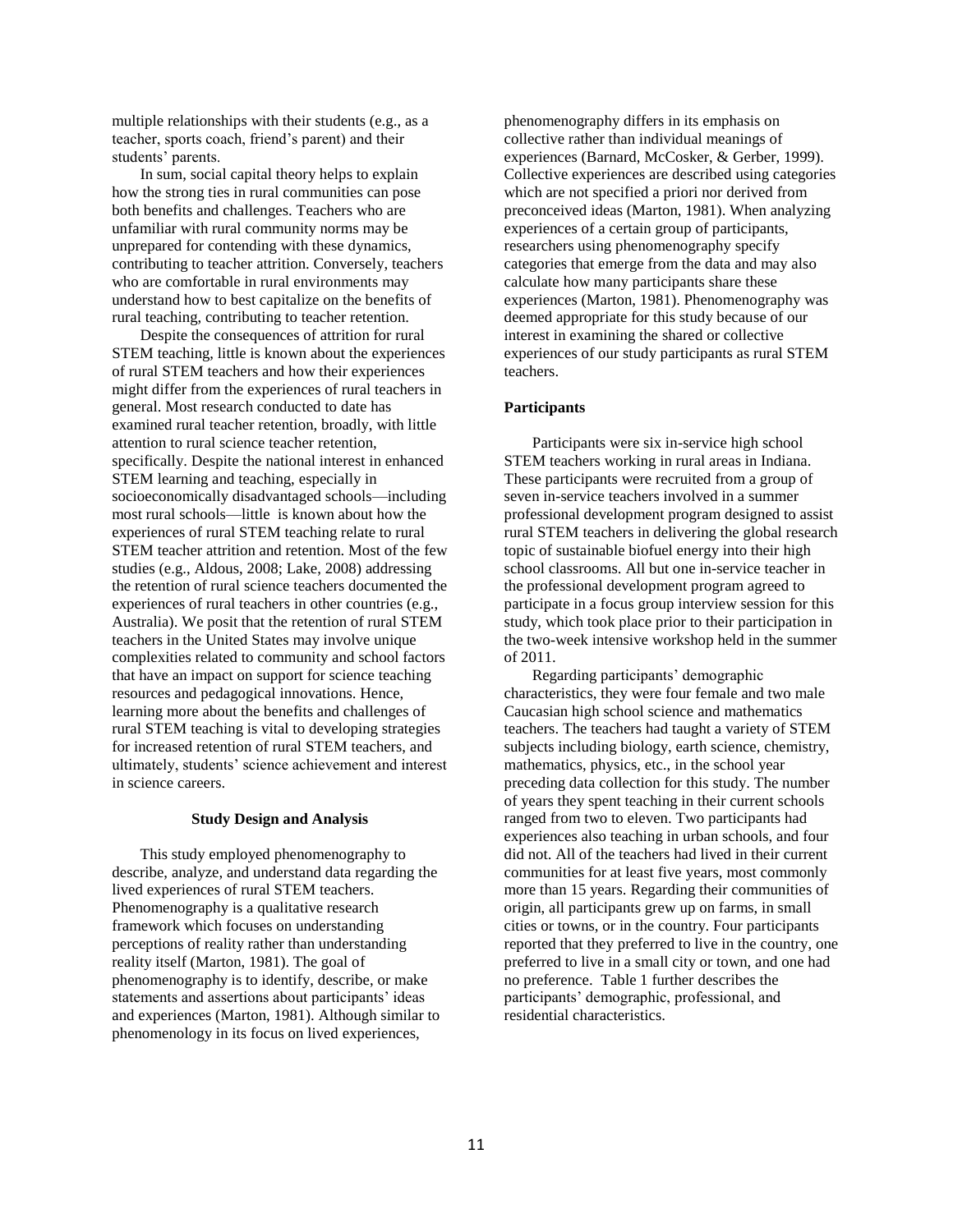**Table 1** 

| Participants' Characteristics<br>Descriptions of Participants ( $N = 6$ ) | Frequency      |
|---------------------------------------------------------------------------|----------------|
| Subjects Taught in Past Year                                              |                |
| <b>Biology</b>                                                            | $\overline{4}$ |
| Earth science                                                             | 2              |
| Chemistry                                                                 | $\mathbf{1}$   |
| <b>Mathematics</b>                                                        | $\mathbf{1}$   |
| Physics                                                                   | $\mathfrak{2}$ |
| Other subjects                                                            | 3              |
| Years Spent Teaching in Current School*                                   |                |
| 2 years                                                                   | $\mathbf{1}$   |
| 5 years                                                                   | $\mathbf{1}$   |
| 8 years                                                                   | $\mathbf{1}$   |
| 11 years                                                                  | $\mathbf 1$    |
| Years Spent Living in Current Community                                   |                |
| 5-9 years                                                                 | $\mathbf{1}$   |
| $10-15$ years                                                             | $\overline{c}$ |
| More than 15 years                                                        | 3              |
| Communities of Origin                                                     |                |
| On a farm                                                                 | $\mathbf{1}$   |
| In the country (not a farm)                                               | $\mathbf{1}$   |
| In a small city/town                                                      | 4              |
| Preferences for Communities of Employment                                 |                |
| In the country (not a farm)                                               | $\mathbf 1$    |
| In a small city/town                                                      | 3              |
| No preference                                                             | $\mathfrak{2}$ |

*Note.* \* = Information regarding this item was unavailable for two participants

## **Procedures**

The focus group session solicited information about participants' experiences of teaching in rural schools. The interview protocol included questions regarding teachers' experiences and perceptions of the benefits and challenges of teaching in rural contexts in general and teaching STEM subjects in particular. The interview protocol also probed teachers' perceptions of the factors related to rural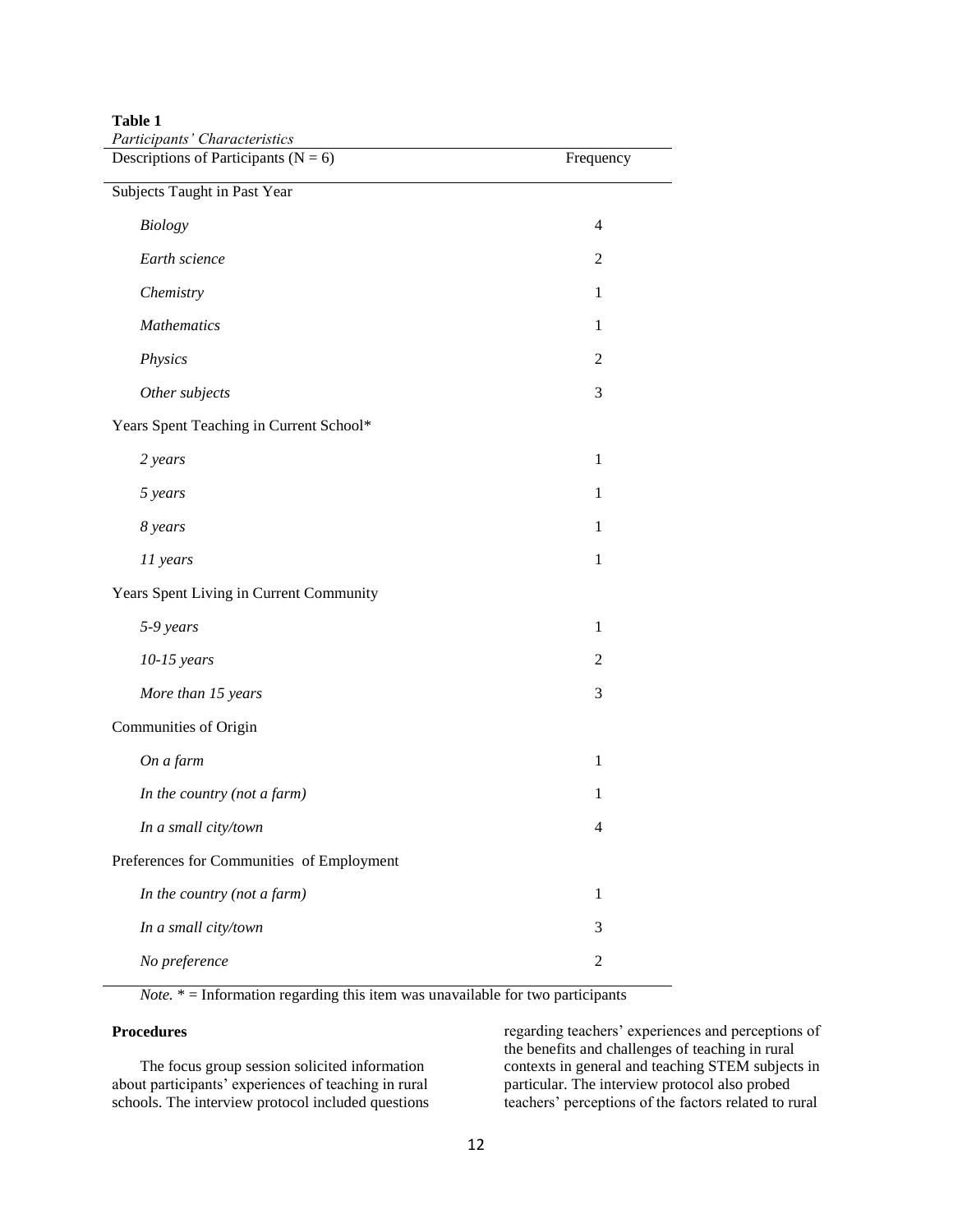teacher attrition and retention. The session lasted 75 minutes, was audio-taped, and was transcribed verbatim for analysis.

#### **Data Analysis**

To accomplish the goals of phenomenographical methodology, the interview was analyzed using conventional content analysis to generate categories of perceptions reported by the teachers. Content analysis involves subjectively interpreting text by classifying, coding, and identifying themes (Hsieh & Shannon, 2005). An inductive approach to data analysis was employed, such that no preconceived theories were imposed on the data; rather, the authors attended to the themes that emerged from the data. Consistent with conventional content analysis recommendations, words, sentences, paragraphs, and comments in the focus group session transcript were the units of analysis (Stemler, 2001). However, where appropriate, the number of participants who agreed with the category described is also presented.

The researchers used the method of open-coding to identify statements/comments related to rural teacher attrition and retention. This process yielded 116 total statements or phrases reflecting a variety of beliefs held by the six participants. Using the process of constant comparison, the 116 statements were categorized by grouping together similar statements and phrases into themes. Categories were examined in relation to each other, resulting in a hierarchical structure. To add trustworthiness to the data, a researcher not directly involved in data analysis reviewed the transcripts and analysis. The researchers reached a consensus about the codes and themes, and collaborated to reduce the data into the final categories.

#### **Results**

Analysis of the data revealed three broad themes or factors related to the attrition and retention of rural teachers: (a) strong interpersonal relationships and community ties in rural communities, (b) school factors, and (c) professional factors. Interestingly, teachers described each category as a set of doubleedged factors consisting of both beneficial and challenging aspects. Teachers viewed the positive aspects as benefits of rural teaching and thus, factors that influence teachers' attraction and retention in rural schools. Conversely, teachers viewed the challenging aspects as factors contributing to the

attrition of rural teachers. These three themes and the associated categories are presented in Table 2.

#### **Strong Interpersonal Relationships and Community Ties**

This theme describes the benefits and challenges of the close relationships and strong community ties that exist in rural communities. Thirty-one of the teachers' comments (27 %) were related to community ties, of which twenty referenced the positive aspects and sixteen referenced the negative aspects. With regards to the positive aspects, teachers reported that rural communities are characterized by strong social connections and interactions, e.g., strong parent-teacher and student-teacher linkages that enhance their rural teaching experiences. Fifteen comments described how teacher-parent interactions and connections, coupled with the mutual trust that exists in rural communities, enhance not only community wellbeing, but also student learning and educational outcomes. For example, one teacher described how the partnerships she has cultivated enable her to invite knowledgeable community members into her classroom to discuss agriculture, a topic relevant to both science and rural life. She said:

*I am able to form partnerships within the community…because of the people that I know…I bring agriculture into my lessons almost on a daily basis….and so the partnerships that we form maybe deal with just someone coming in and speaking, or it may be because a conservation officer has passed me on the street, and I say, hey, why don't you come in and speak to my kids?* 

The comments in this category indicate that community members and rural STEM teachers can work together to improve student learning and interest in science. With specific regards to teacherparent connections in rural communities, a teacher mentioned that teachers often play multiple roles in rural communities and thus develop different types of relationships with the parents of their students:

*We can make contact with the parents more easily, and it's more personal contact, because we've either been there long enough and we've had them in school, and they know us as a teacher, or they think of us as a teacher, or maybe our children have been in sports with…their children, or we've seen them in the community so we've had contact in a different type of way, other than just their child's teacher.*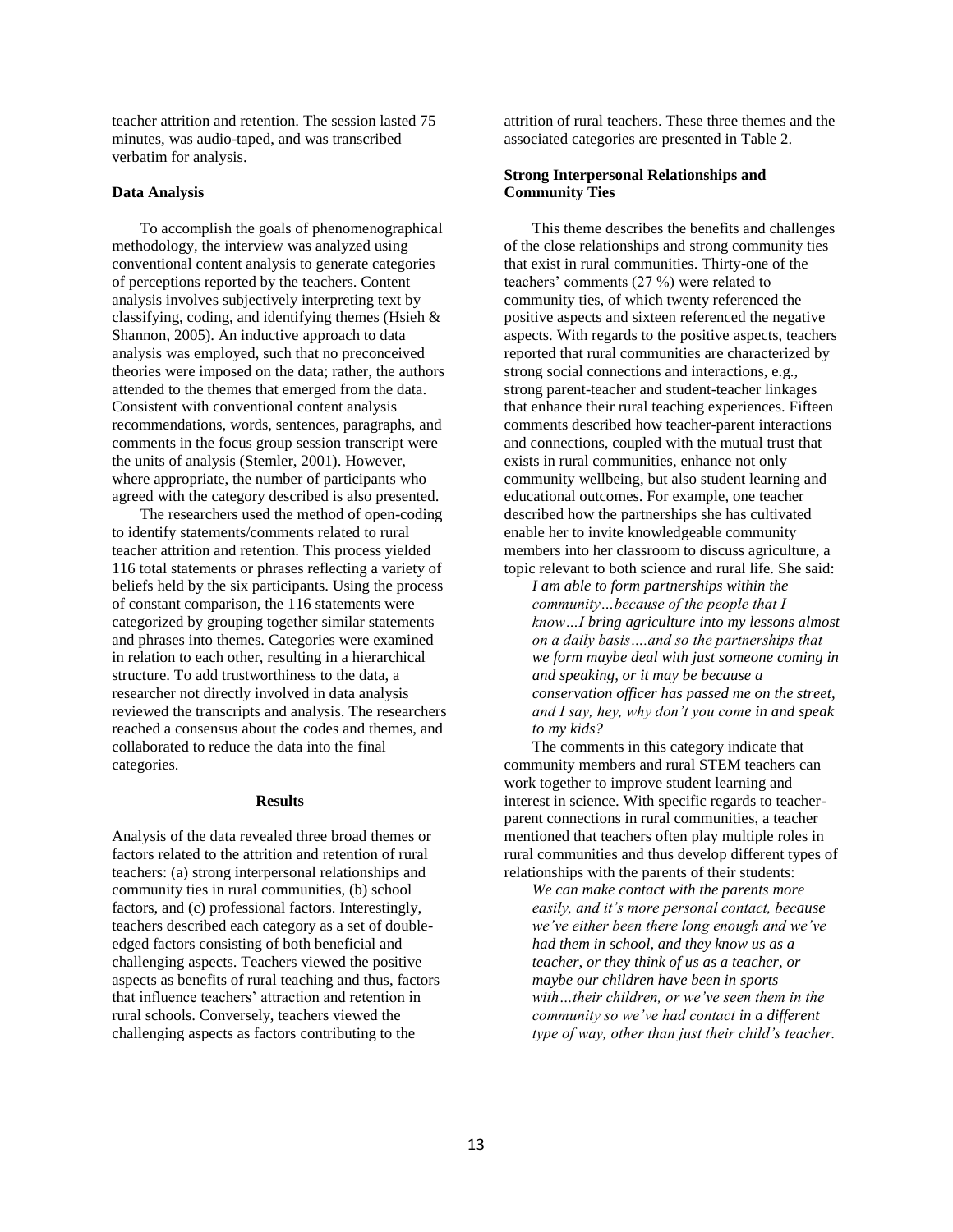| Categories                                                  |                  |                                             | $\mathbf F$    |
|-------------------------------------------------------------|------------------|---------------------------------------------|----------------|
| Strong interpersonal<br>relationships and<br>community ties | Positive aspects | Teacher-parent connections and mutual trust | 15             |
|                                                             |                  | Sense of reward                             | 5              |
|                                                             | Negative aspects | Developing connections as an "outsider"     | 8              |
|                                                             |                  | Maintaining boundaries                      | $\overline{4}$ |
|                                                             |                  | Challenging public relations                | 6              |
| School factors                                              | Positive aspects | Contact between teachers and administrators | $\overline{4}$ |
|                                                             |                  | Personal interactions with students         | 13             |
|                                                             |                  | Safe school environments                    | 3              |
|                                                             | Negative aspects | Resistance to change                        | 6              |
|                                                             |                  | Rural student performance                   | 8              |
|                                                             |                  | Problems with administrators                | 5              |
|                                                             |                  | Salaries and benefits                       | 10             |
| Professional factors                                        | Positive aspects | Intellectual stimulation                    | 9              |
|                                                             |                  | Connecting science and rural life           | 6              |
|                                                             |                  | Opportunities for professional development  | 10             |
|                                                             |                  | Satisfaction and job security               | $\overline{4}$ |
|                                                             | Negative aspects | Insufficient mentoring                      | 6              |
|                                                             |                  | Preparing for multiple classes              | 3              |
|                                                             |                  | Lack of access to university resources      | 6              |

**Table 2** *Categories of Perceptions of Rural STEM Teachers Regarding Factors that Impact Attrition and Retention*

*Note.*  $F =$  frequency of comments. Total number of comments  $= 116$ .

Furthermore, five comments indicate that teachers perceived that the shared sense of belonging that characterizes rural communities makes rural teaching rewarding and enhances teachers' interest, persistence, and commitment to rural teaching. Examples of their comments were:

*Feeling like you're making a difference…we could go off and work in industry or work in, you know, research…but would we make the difference that we're making in the smaller classroom with these students in this community?* 

*Feeling like you're contributing to a community.*

*Even if you're an outsider, you can still get the community behind you over time, and then it makes it more rewarding, and you can bring those community aspects in there and you have those connections and that closer bond with the people there…that you would have to, if you went somewhere else, rebuild or try and build up.*

Although teachers highlighted the advantages of the strong connections in rural communities, they also mentioned the associated challenges that could discourage their persistence in rural teaching. Specifically, three categories of the negative effects of strong community ties emerged from the data.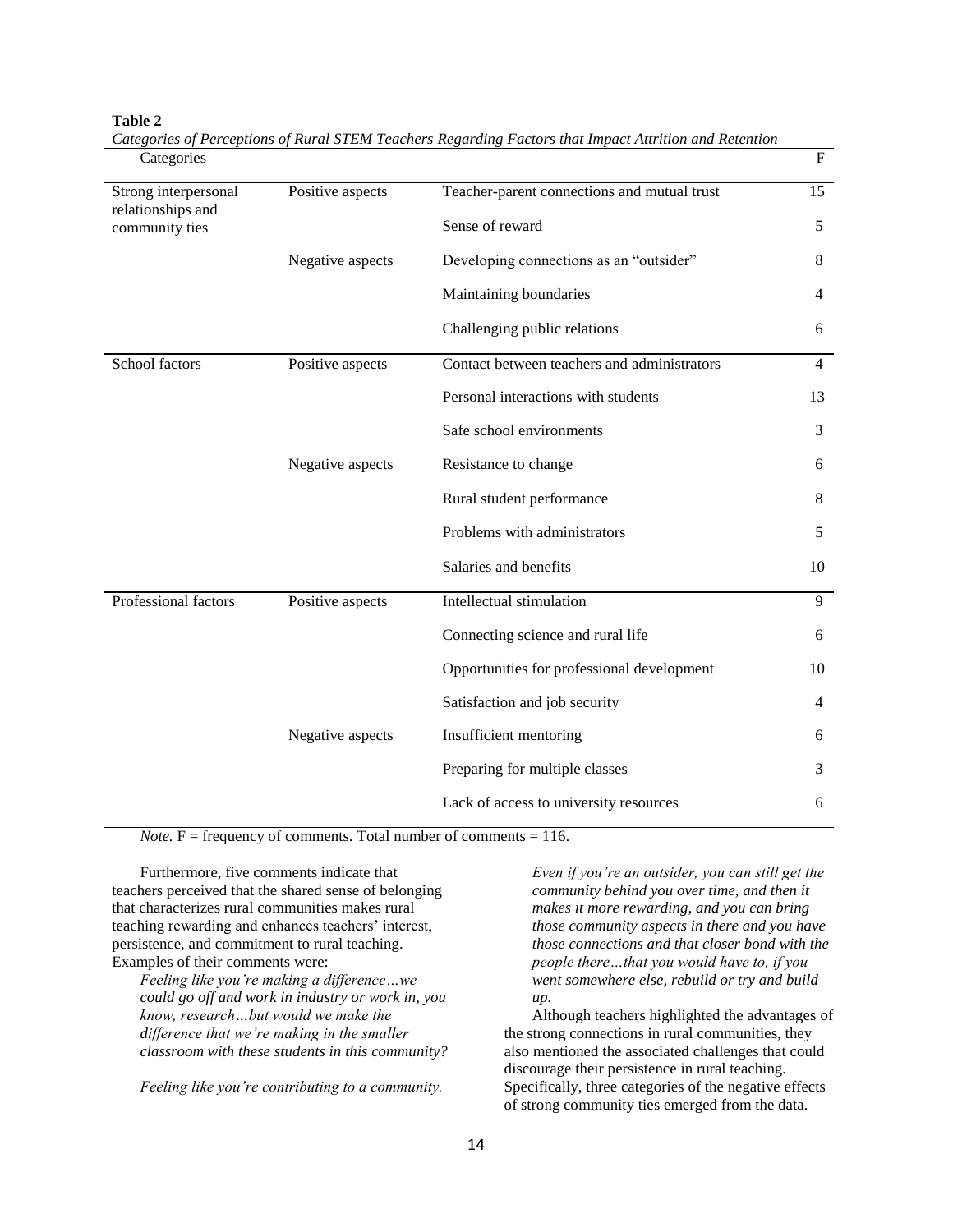First, eight comments mentioned difficulties with being considered an "outsider" and the challenges of developing connections within tight-knit rural communities when teachers are new or live outside of the communities in which they work. Describing what it is like for her to live outside of her current school district of employment, a teacher stated.

*The community there is very tight knit. [If] you live outside of it, trying to get into that community is awfully hard…because the rural communities are so tight-knit. And if you don't have kids that go there, or you didn't grow up there, you don't have that connection.*

Second, teachers mentioned boundary concerns. Although they reported that living and working in the same community seems to help to build relationships and trust, teachers also mentioned that it often leads to fluid boundaries between work and personal life. Four comments referred to the challenge of having to always be "on call." For example, a teacher said:

*It's a small community, they know you, they know your phone number, [and] they know where you live. So, you know, you just usually get used to it, eventually, or they will just walk into your classroom, no matter [if] your door is open. You're basically on call 24 hours a day, seven days a week.*

Teachers also noted another negative result of fluid boundaries: limited privacy due to community member awareness of their whereabouts and life circumstances. For example, one teacher said, "Your attendance, or whether you're there, what's going on in your personal life, whether it has anything to do with the classroom, is always out there."

Third, six comments identified challenging public relations and their effects on teachers' reputations as another negative consequence of the strong interpersonal relationships that exist in rural communities. For example, a teacher stated:

*If a student suddenly doesn't do well in your class, or if you have a bad experience with them, then it's not just an isolated event…then you're probably going to have that student again in the future, you're going to have siblings, and people in the community are going to talk, and then if somebody else has a bad experience, you're suddenly a really bad person, and so reputations can be formed and destroyed quickly…So you do have to be very careful in how you deal with parents and with the students.* 

With regards to rural STEM teaching in particular, participants did not make any comments that suggest that the identified negative and positive sides of the social connectedness in rural communities have any peculiar implications for rural science teaching, including the retention of rural

STEM teachers. Although some teachers indicated that community members and rural STEM teachers can work together to improve science learning (as earlier stated), the data suggest that the social factors encompassed by this theme impact teachers regardless of their expertise or the subjects they teach.

## **School Factors**

Overall, 46 comments (40%) referenced school related factors that may influence the retention of rural teachers. Twenty-three of the 46 comments referenced the positive school environment in rural districts and the benefits of rural school structures including availability of teaching resources, safety, contact between teachers and administrators, and flexibility within the school. In most cases, participants discussed the impacts of these factors not only on rural teaching in general, but rural STEM teaching in particular.

Specifically, three categories of benefits of rural school structures and environment emerged from the data: (a) close relationships and contact among teachers and between teachers and administrators, (b) strong personal interactions with students, and (c) safe rural school environments. Four comments referred to the close relationships and contact among teachers and between teachers and administrators of rural schools as an important catalyst for rural teacher retention. Participants indicated that these close relationships allow for a more flexible science curriculum and school environment. For example, participants reported that they (as rural STEM teachers) have some leeway in taking students outside of the classroom, bringing in guest speakers, and incorporating other less conventional science teaching activities that help students see the relevance of science and promote student interest in science and science careers. For example, one teacher said.

*The administration, because there's fewer teachers, because they know each of us maybe a little bit better [than they would in urban schools], there's a little more license yet they trust [us]…If I say, well I want to walk over to the forest today, and we're going to need a little extra time, they know what's going on in my classroom, and so they know my students, they know me…So the smaller schools offer more flexibility, and more trust, I think.*

Teachers identified this leeway as an offshoot of the structure and staffing model of rural schools including small class sizes and multiple-subject teaching assignments. Teachers indicated that this environment promotes positive teacher-student interactions, the second sub-category of benefits that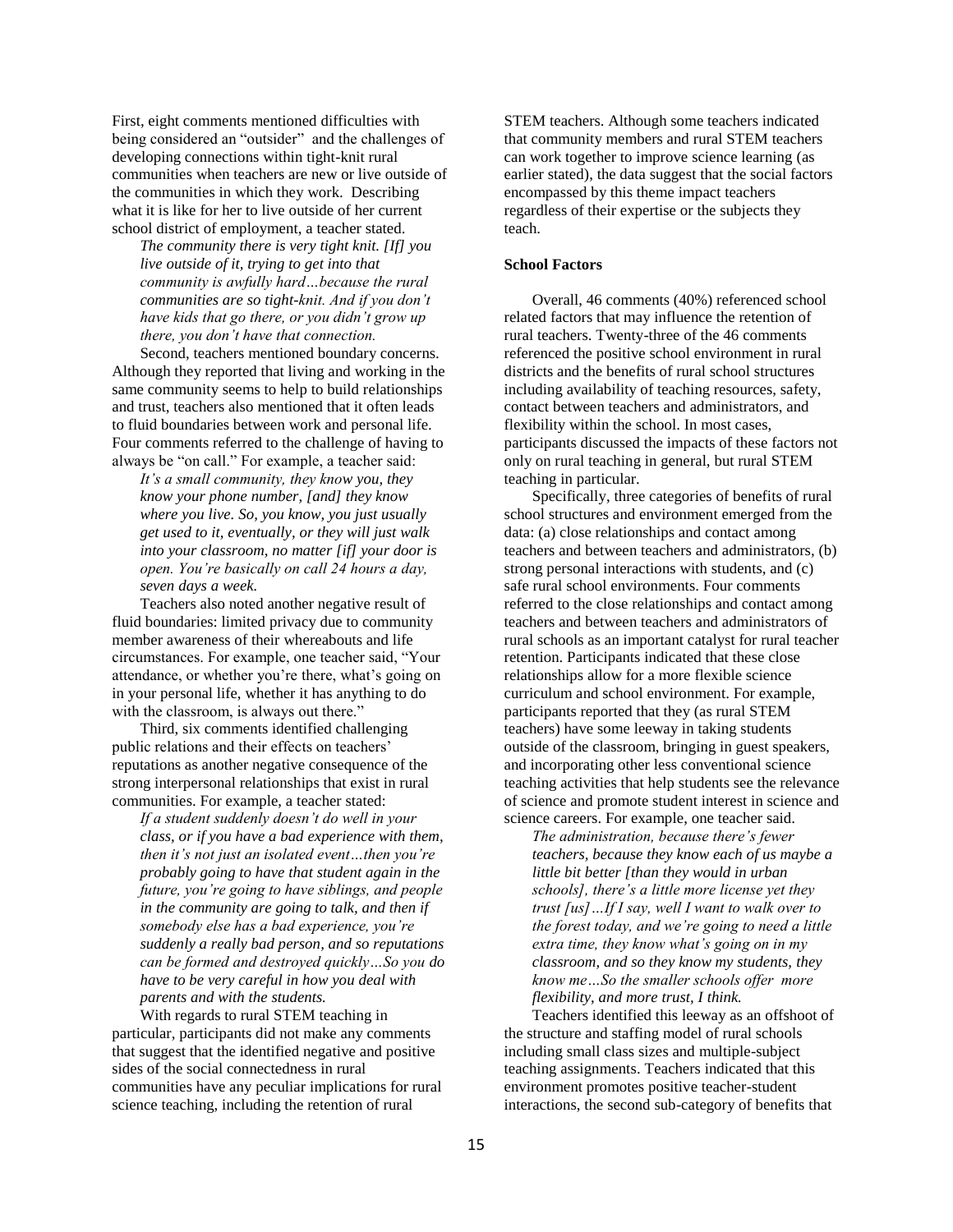emerged from the data. Thirteen comments referenced the strong personal interactions with students that result from small class sizes and the opportunity to teach the same students over the course of multiple years. Participants reported that these structures enhance their ability to get to know students better, understand each student's needs, and personalize each student's learning. For example, a teacher said.

*There were students that I first had as 8th graders and I had almost every year until they were seniors. And so you can really grow with them and…get to know them and help them develop better than, you know, just having them for one year or something like that.*

For these teachers, prolonged student-teacher interactions and the opportunities to witness and be a part of students' cognitive and social development enhance their persistence in rural STEM teaching.

The third category was comprised of comments related to the benefits associated with safe rural school environments. Three comments indicated that participants feel comfortable and safe in their schools, partly due to the fact that rural students are generally well-behaved and partly due to strong connections among teachers, students, parents, and administrators. An example of the comments was:

I think the student body…they're more aware of each other, and they pick up on when some students maybe are not acting as they normally would…the teachers, we know each other, the students know each other, and then…you add those two layers together, and I just think it makes for a much more aware environment.

Turning to the challenges associated with rural school factors perceived by the participants, twentythree comments discussed the negative sides of rural school teaching and staffing structures, environment, and administration; these comments yielded four categories: (a) rigid school structures and resistance to change, (b) poor student performance, (c) problems with school administrators, and (d) dissatisfaction with teacher salaries and benefits.

With regards to rigid school structures, all six participants agreed with the sentiment that it is often difficult to bring new or innovative science teaching approaches into rural schools. Although teachers reported having leeway necessary for curricular flexibility, they also noted that rural school structures often produce resistance to change. For example, a teacher discussed the difficulties she faced when she tried to incorporate an investigative type of learning in her classroom. She said.

*[Investigative learning] was different than what the kids were used to, and it was a difficult thing for some parents to accept because…all of a* 

*sudden, grades went from As to not As, Cs, and of course it was all my fault because their child always got an A until they got me. So, you know, that can be challenging sometimes, and to try to explain that…we're trying to teach more than just algorithms here, we're trying to teach a way of thinking, and that was not always wellreceived.*

Second, eight comments referred to how the poor school performance of rural students may be a source of discouragement for teachers. Specifically, participants noted that in rural schools, where there are fewer high-performing students, it is often a challenge to get students motivated and interested in school and in STEM subjects. A teacher compared the performance of rural and urban students as follows:

*If you can get into a larger school district, an affluent school district, where the students are going to be more consistently high performing, there's an attraction there for some teachers. Because…with the rural students, trying to get them to perform at the level they need to be performing at can be a real challenge; sometimes*[school] *holds no interest for* [the students].

Teachers also noted the challenges associated with modifying their STEM teaching to account for the underperforming students. Three comments referred to the challenges rural STEM teachers face in their attempts to differentiate their instruction to accommodate multiple ability levels in one classroom. One teacher said.

*The number of top students that you have is going to be different if you're in a larger school…I could have two AP classes that are full of top-notch students, you know, 40 kids, 50 kids. But at a rural school, if I still have those two classes, I'm going to have the whole range, from students that are barely capable, to maybe one or two of those top students. It's just quantity, you just don't have the numbers, and so if you want to offer those high-level classes, your trade-off is you have to understand you're going to have kids in there who maybe aren't going to perform as high…and you might have to bring your teaching down a level, still trying to challenge those one or two kids*.

Although these teachers enjoyed the intellectual stimulation of teaching multiple science subjects at various levels, they also reported that they often have to devote a significant amount of time to class preparation in order to find ways to present their materials in a manner appropriate for students of varying ability levels.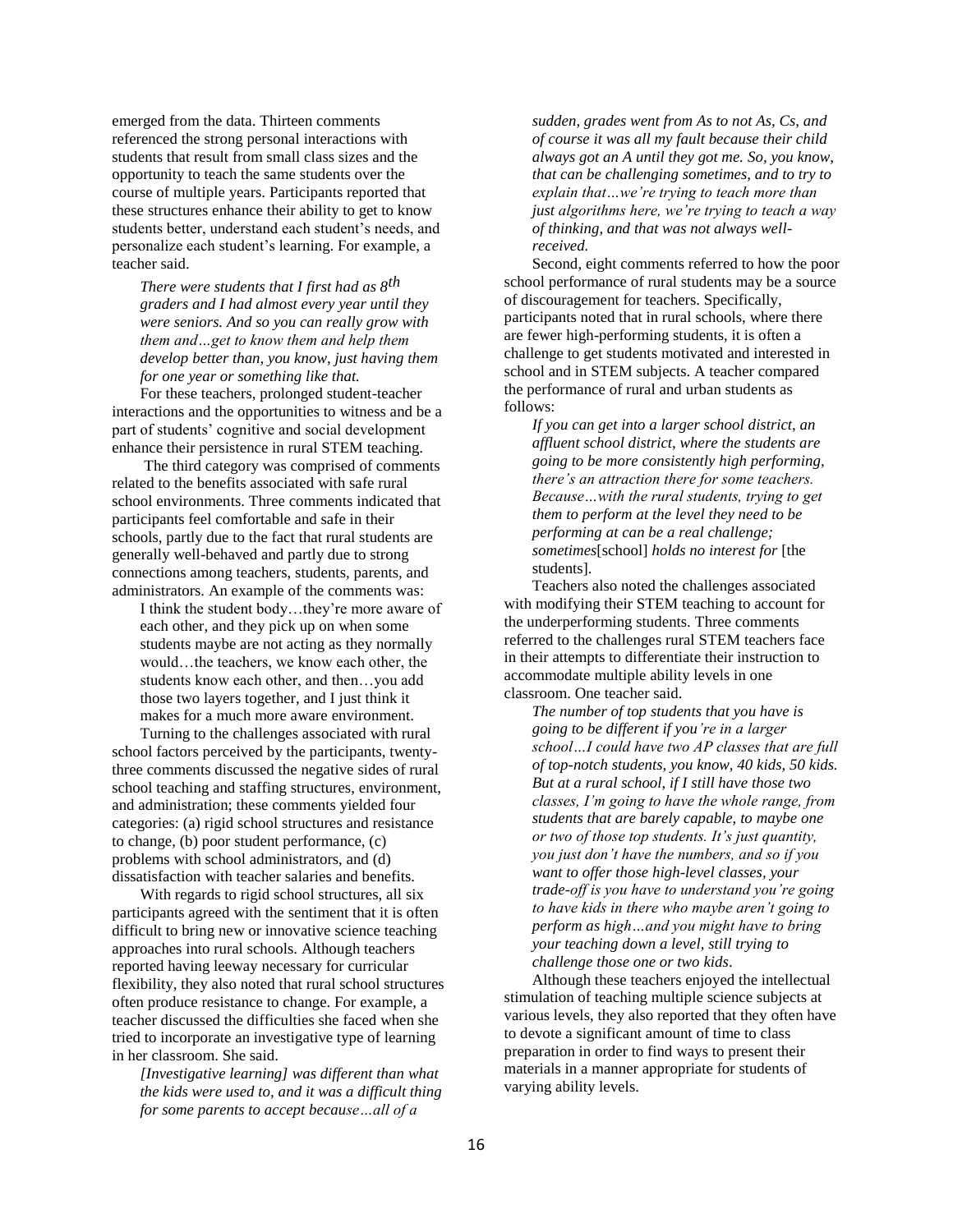The third category of challenging school factors identified by the teachers was problems with school administrators. Five comments referred to the politics and accountability issues that prevail in rural school districts. Regarding politics, one teacher mentioned the "politics and personal power plays" that occur in her school. Referring to how she interacts with her school's principal, she stated, "I do my best to stay on her good side, but I know of teachers that…because of one reason or another…don't end up on her good side, and they end up, you know, retiring, or they get the worst assignments." In the same vein, the participants also discussed the downsides of administrator oversight. While some comments indicated that in rural schools, there is more accountability due to closer relationships with administrators, other comments indicated that because of the level of trust, there is little oversight. For example, one teacher offered the following description of oversight in her small rural school:

*Our principal, he'll will go through the motions, he'll show up when it's time for an evaluation, but I think he goes more on word of mouth for his evaluations, because it is small, he can just go on what's coming in from the community, what he hears, and he may pop in if he's heard questionable stuff just to check it out…but that's about it…as long as nobody's getting hurt, nothing's really causing [worry] out there to have them check on you, they're not going to come in either… [This] is because of that trust part, I think*.

The fourth category comprised participants' perceptions of rural teachers' salaries and benefits. Participants indicated that they feel they are underpaid. Ten comments referenced participants' belief that poor compensation of rural STEM teachers contributes to attrition. For example, one teacher articulated her frustration that despite having numerous responsibilities as one of the very few STEM teachers in her school, she felt that her work was not valued. She said:

*It's like we can give and give and give of ourselves to such a great extent, but yet, it's not valued. We never give enough, and it's not paid for…If it was being valued, at least in some respects, you can manage to do with less pay if you get an intrinsic value out of it, which I do, but, you know, there comes a point you feel like you're just being taken advantage of.*

These teachers reported that rural teachers always need to find intrinsic reward in teaching, or they would not be able to work so hard with so little pay. A participant illuminated this point when she stated, "If you don't find that personal reward, then teaching's not the place for you. You know, you have to be intrinsically motivated…it's a mission field."

#### **Professional Factors**

Overall, thirty-nine comments (34%) referenced professional factors of which twenty-eight referred to the professional benefits of rural teaching and fifteen focused on the associated challenges. Teachers' discussion of professional factors focused more on rural STEM teaching in particular than rural teaching in general.

Twenty-eight comments referenced the professional benefits of teaching STEM subjects in rural schools, yielding four categories of professional benefits: (a) opportunities to teach intellectually stimulating science subjects, (b) opportunities to connect science topics to rural life, (c) opportunities for professional development, and (d) sense of satisfaction and job security. The first sub-category encompassed nine comments referencing opportunities to teach intellectually stimulating science subjects. Although some teacher comments referenced the heavier workload involved in teaching multiple science subjects, relatively more comments referenced its positive aspects. Participants seemed to prefer teaching varied subjects, as opposed to teaching the same subject all day. For example, a teacher compared her previous urban teaching experience to their current rural teaching experience:

*The school where I taught for 12 years was a larger school, and even though I was trained and certified to teach AP courses, in 12 years, I only had a few opportunities to teach that. Now, at the small school where I'm at, I get to teach two different AP courses and…I wouldn't have had those opportunities to teach those other classes at a larger school where you might have a larger teaching staff and somebody latches onto those classes and never lets go of them.*

Participants also mentioned enjoying the intellectual stimulation associated with teaching multiple subjects for different student ability levels.

The second category consists of six comments regarding participants' perceptions that the geographic environment of rural communities provides science teachers with various opportunities to connect STEM subjects to rural life. Participants reported that rural communities offer excellent opportunities for linking science to rural life (in particular, farming and agriculture) and opportunities for experiential or hands-on science learning. For example, a participant mentioned the opportunities to use concepts related to wind energy and the wind turbines located on farms in rural communities to explain mathematical concepts to rural students.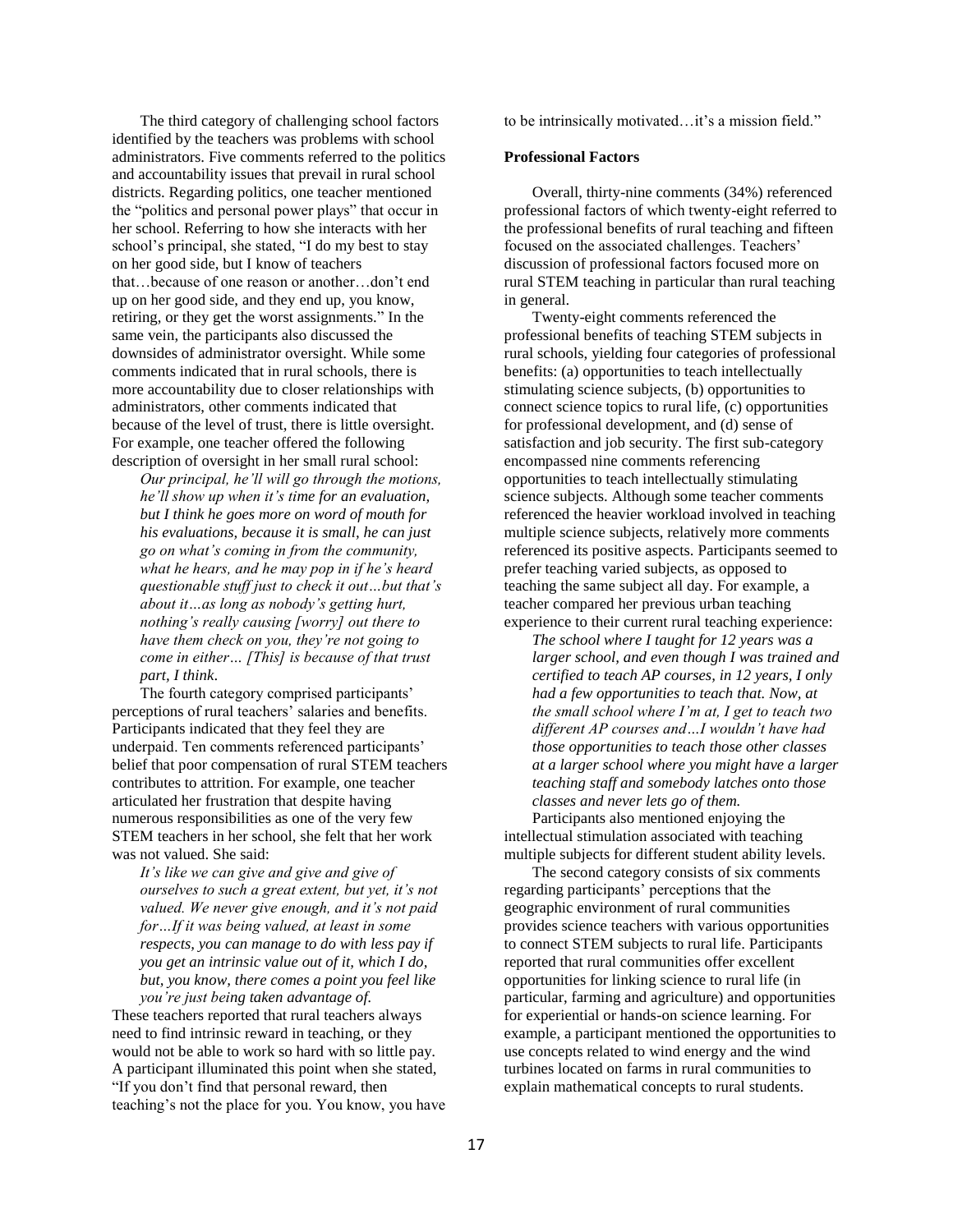*Ten miles down the road, we are surrounded by farm fields or the windmill farms, or the wind turbines. I mean, my kids see that all the time, and trying to make connections for them besides just all the algorithms that they do, just show that there is meaning and purpose in our immediate area.*

Another teacher discussed taking her students to dairy farms and corn fields to illustrate science, math, and technology concepts.

*I have a lot of students who are from farming families… So we were able to you know, bring that into the classroom, talk about …what happens at your farm… where you grow corn primarily and so…with the science and math and technology, I think we can make it more real for the kids, because we can actually take it out into the field and say, look, here it is.*

Thus, for these teachers, the opportunities to employ inquiry-based and hands-on activities to make science relevant to students are important professional factors that contribute to their persistence in rural STEM teaching.

The third category of professional gains cited by participants was the ample opportunities for professional development, to which ten comments referred. Contrary to the general perception that rural teachers have limited access to professional development opportunities and resources, participants discussed the ease with which they could access these resources. Participants opined that access to professional development opportunities is easier for rural teachers than for urban teachers. For example, one teacher compared her experience going from a rural to an urban school as follows:

[Working in a rural school] *I wanted to go to everything and do as much as I could to make myself a better teacher, and it was always welcomed, and I could go to everything, because nobody [else] wanted to go to everything. They're like, if you want to go to that, fine, we'll send you. But then when I went to my bigger school, with a much larger staff…the financial resources aren't the same, and so you are a bit more limited as to what you're able to attend, and a lot of the cost burden is placed…on ourselves.*

Participants also mentioned that there are special professional development opportunities tailored to rural teachers, including the opportunities to secure grants to help implement new programs in their classrooms. Teachers' comments included

*I've recently found a ton of advantages for professional development, [Particular Program] being one…This summer I'm in two others because of being from a rural school and* 

*teaching in these areas…There's a lot of stuff out there that you can use and bring back to your classroom.*

The fourth category of professional gains mentioned by the teachers included the rewarding aspects of teaching and a sense of job security. Four comments referred to the professional and personal gratification that comes from their contributions to the educational achievement of rural students and the wellbeing of rural communities including the feelings that they are making a difference in the community, witnessing students have "aha moments" and having a strong impact on students' success. For example, one teacher said, "The aha moments…the, 'I got it.' That's my favorite part." With regards to job security, four of the six participants agreed that job security was a positive professional benefit that contributes to the retention of rural STEM teachers. Not only did the teachers find their work in rural schools to be professionally gratifying and enriching, they also derived comfort in knowing that their positions were stable. When asked why STEM teachers stay in rural schools, one teacher said, "Job security. In [big cities], there's a hat with, you know, 1,000 names in it, and if you're gone, you're gone. But you know, I'm the only physics teacher at this school."

The professional benefits notwithstanding, teachers also talked about the professional challenges that could inhibit their persistence in rural teaching. Largely, teachers' discussions of professional challenges focused specifically on perceived hindrances to their professional growth, especially with regards to rural STEM teaching. Overall, fifteen comments referenced factors related to barriers to professional growth, yielding three sub-categories: (a) insufficient vertical and horizontal mentoring, (b) challenges associated with having to learn new material for multiple courses, and (c) lack of connection to university resources.

With regards to insufficient vertical and horizontal mentoring, six comments referenced the lack of guidance provided to new rural STEM teachers and the limited opportunities to collaborate with other STEM teachers in rural schools. Teachers noted that despite the vast array of professional development opportunities available to rural STEM teachers, they are often faced with barriers related to insufficient vertical and horizontal professional mentoring, including insufficient opportunities for peer-peer interactions and collaborations. For example, a teacher spoke of the difficulties of teaching on an emergency license with little prior preparation or guidance.

*My first year, they actually called me, the principal at that school knew I was finishing up,*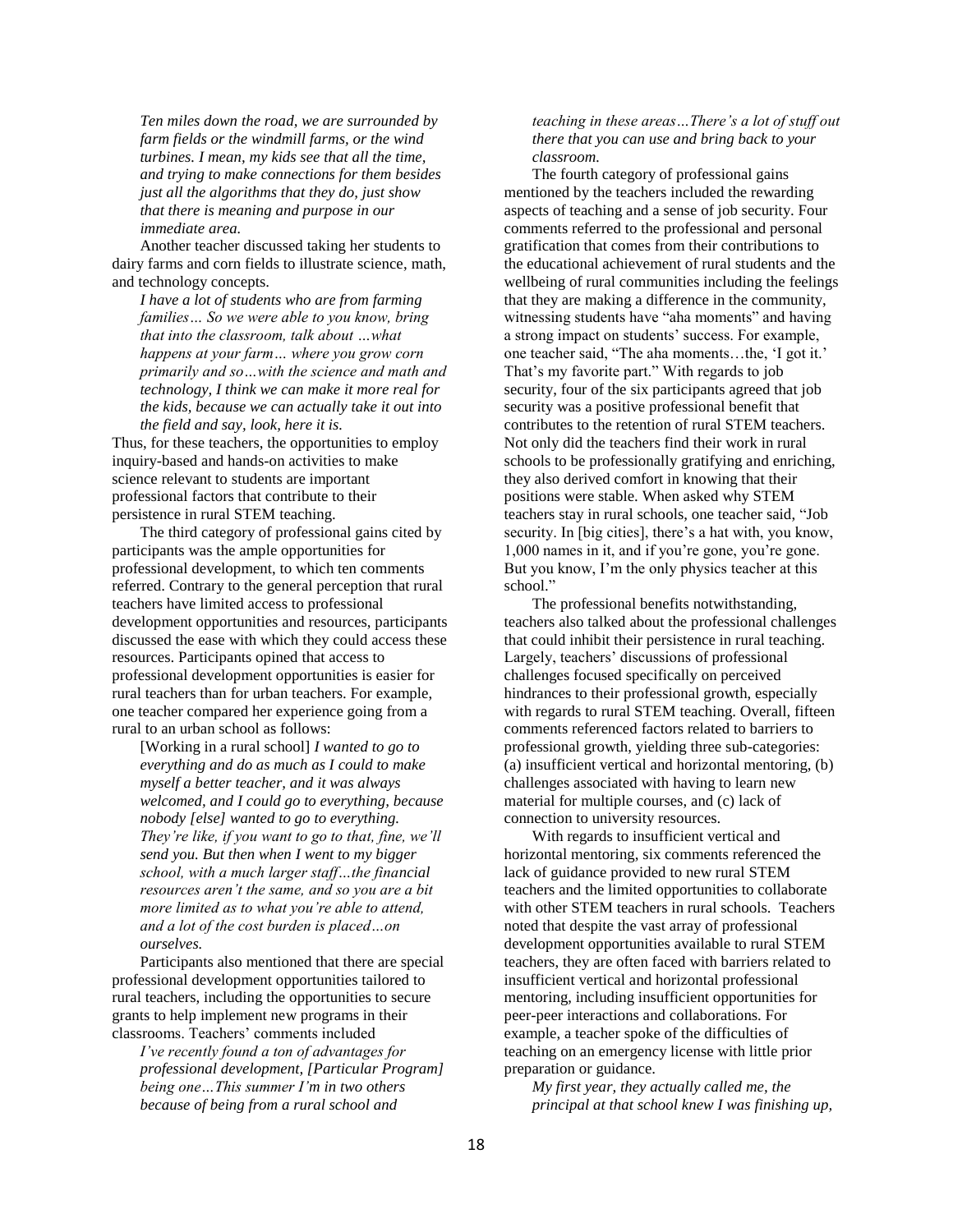*so...I hadn't student taught, I hadn't taken a methods class, I just got an emergency license, and so, and it was a week before classes started. So, you know, it was baptism by fire, it really was. I needed to talk to people…and I just really* 

*needed a sounding board, and I didn't get that.* Participants reported that even teachers who are not new to teaching often need "sounding boards" as well. For example, another teacher stated, "It's hard to bounce off ideas, like say you're thinking of doing something in the class, and you want somebody else to see how they think that would go…you don't have that if you're the only one in your area.

The second category was comprised of three comments indicating the challenges associated with having to learn new material for multiple courses or having to teach courses on a rotating basis. While teachers recognized that having diverse science teaching responsibilities can be intellectually stimulating for them, they also complained that it can become time-consuming. For example, a teacher talked about teaching something new every year. She described the experience by saying, "About the time you get your groove going, it's time to quit." Another teacher added that having multiple teaching responsibilities can be difficult, especially for teachers with many family responsibilities, as well. She stated, "Especially young teachers with young families, in a rural school, I would see where it would be very difficult to try and manage all the different preps, and raising a young family."

The third category of barriers to professional growth that emerged from the data was lack of connection to university resources. The teachers reported that the geographic isolation of many rural communities often results in limited access to curricular and research support and resources from universities, and lack of connection to university researchers. Specifically, six comments referred to the relative disadvantage of participants' school districts in terms of access to special programs, equipment, and other resources offered by universities. For example, one teacher noted, "Some of the teachers from the larger schools have had special advantages over the teachers who come from smaller schools, and it's like, why can't *we* have those advantages because we have less resources or less access to resources than some of these other teachers**."**

#### **Discussion**

The current study uses qualitative data from a focus group session conducted to solicit information regarding six rural STEM teachers' perceptions of the factors related to their persistence in rural teaching.

We believe that the findings can serve as groundwork for a holistic view of the experiences and persistence of rural in-service teachers in general and rural STEM teachers in particular.

Overall, the participants discussed the positive and negative aspects of three key factors influencing their persistence in rural teaching: community interactions, professional development, and rural school structures. Clearly, it would be an oversimplification to conclude that features of rural teaching fit neatly into categories of benefits and challenges. Rather, it is apparent that in several instances, there are two sides to each of the identified factors. The data showed that the same factor often poses both benefits and challenges to rural teachers.

Perhaps most notably, the study revealed how the close interpersonal relationships and social connections found in rural communities and rural schools can enhance or inhibit persistence in rural teaching. Consistent with social capital theory (Coleman, 1988), our findings suggest that strong social networks in rural communities engendered a sense of trust but also threatened teachers' reputations when their actions were inconsistent with community norms. Participants indicated that parents felt safe leaving their children with them, and allowed them to use some unconventional teaching strategies like taking students onto farms to see the relevance of science in their lives. On the other hand, several participants described the ripple effect of having a bad experience with one student impact their reputation in the larger community; in this situation, teachers indicated that they would likely have the student and/or their siblings and friends in future classes, and possibly contend with the community assuming that one bad experience makes them poor teachers.

Our results are also consistent with the concept of multiplex relations. Our findings indicate that rural STEM teachers play multiple roles in their communities such as neighbors, fellow parents, church members, etc. These multiplex relations enhance communication and interactions with students, parents, other teachers, administrators, and community members, thus enabling teachers to form partnerships and develop a sense of trust. On the other hand, our participants also indicated that because community members knew them outside of school, they were "basically on call 24 hours a day, seven days a week," leaving little separation between personal and professional life. Thus, communication and obligations are two sides of the multiplex relations coin.

With regards to rural teaching in general, these findings are not significantly different from what has been documented in previous research studying rural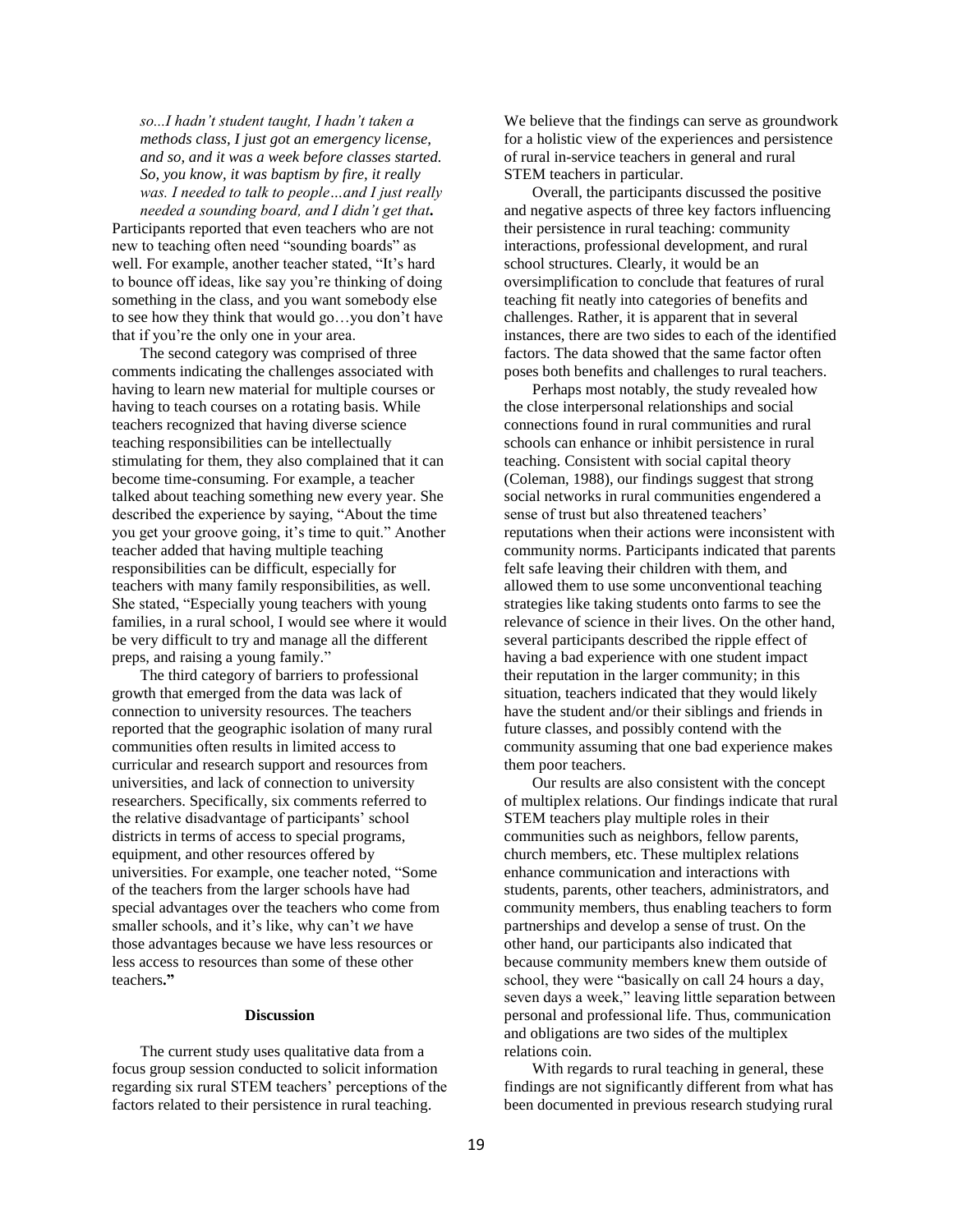pre- and in-service teachers. Previously identified factors including course preparation time, relationships with administrators (Murphy & Angelski, 1997), and dynamics of living in rural communities including the intersection between life and work (Jazabkowski, 2003) were confirmed by our study. Also consistent with our findings, Jazabkowski (2003) suggested that support and collegiality within rural schools allow rural teachers to create environments conducive to risk-taking in implementing new teaching practices. We suggest that the opposite is equally true. Negative experiences, including lack of support and collegiality, will have long-lasting negative consequences. Thus, supportive school environments can help teachers to be creative and innovative which are essential qualities for STEM teachers, in particular.

With regards to rural STEM teaching, specifically, the findings of this study provide insight into factors related to the persistence and attrition of rural STEM teachers. The strong influence of norms in rural communities has significant implications for science teaching. Because rural communities may become complacent with their methods of doing things and because they are often insulated from outside information, innovation can be stifled (Florida, Cushing, & Gates, 2002)—including new curricular and pedagogical ideas. Indeed, participants in our study encountered resistance when they sought to change their teaching practices for the benefit of their students. For example, one teacher mentioned the challenges of introducing investigative-type learning when students and their parents were used to more conventional approaches. Unfortunately, compared to suburban students, rural students' science and mathematics achievement is under par (NCES, 2007), and they could likely benefit from precisely the innovative teaching approaches that are met with such resistance (Lake, 2008).

Clearly, the social aspects of teaching STEM in rural schools are complex. Educators who are unfamiliar with rural community dynamics may be unprepared to navigate community relations, contributing to STEM teacher attrition.

#### **Implications**

The goal of this discussion is not to critique the rich social connections that exist in rural communities, but rather to further discuss their implications for rural teaching. Rural school administrators and communities may need to devise effective strategies for helping new teachers become connected to the community; for example, by introducing them to influential people who can serve

as resources. One participant mentioned that offering housing benefits, such as down-payment or rental assistance, could help immerse new teachers in the community. Moreover, all of our participants felt comfortable with working in rural schools due, in large part, to growing up in small towns or rural communities. Therefore, those whose life experiences have shaped realistic expectations for working in rural communities may be better prepared and have increased chances of retaining their teaching appointments. Yet even STEM teachers who have never lived in rural areas can be successful with enough intrinsic motivation and proper guidance on how to assimilate into the community.

Beyond the social factors described above, other challenging and beneficial aspects of rural STEM teaching point to factors related to attrition and retention. Numerous responsibilities such as teaching multiple courses to multiple ability levels, combined with insufficient mentoring, lack of administrative oversight, and insufficient pay, can understandably take a toll on rural STEM teachers. Offering rural STEM teachers more preparation time may help them to manage their multiple responsibilities. Regarding the challenge of insufficient mentoring, rural schools may need to offer networking opportunities with other rural districts in the county, thus allowing for collaboration that would otherwise be impossible with so few STEM teachers per rural school. Furthermore, our results indicate that low salaries create not only financial stress to rural STEM teachers, but also give them the sense that they are not valued. Indeed, compared to their peers in towns, suburban areas, and cities, rural teachers earn less pay, even after accounting for differences in cost of living (NCES, 2007). Monk (2007) suggested that raising teacher salaries or offering benefits such as interest-free loans could help to solve the problem, but could be too costly for rural schools with no guarantee of effectiveness. Working to ameliorate the underlying concerns of rural STEM teaching, highlighting the benefits, and helping teachers to feel valued in other ways may be more plausible.

Indeed, our results suggest that there are many factors that could help to sustain rural STEM teachers in their teaching positions, including the job security inherent in working in rural schools with few STEM teachers, comfort and safety within rural school environments, and the personal gratification they derive from contributing to their communities and helping students to see the connections between science and rural life. Therefore, teacher educators are encouraged to explicitly train pre-service and inservice teachers in how to capitalize on the benefits and manage the challenges of teaching in rural communities. Ultimately, preparing creative,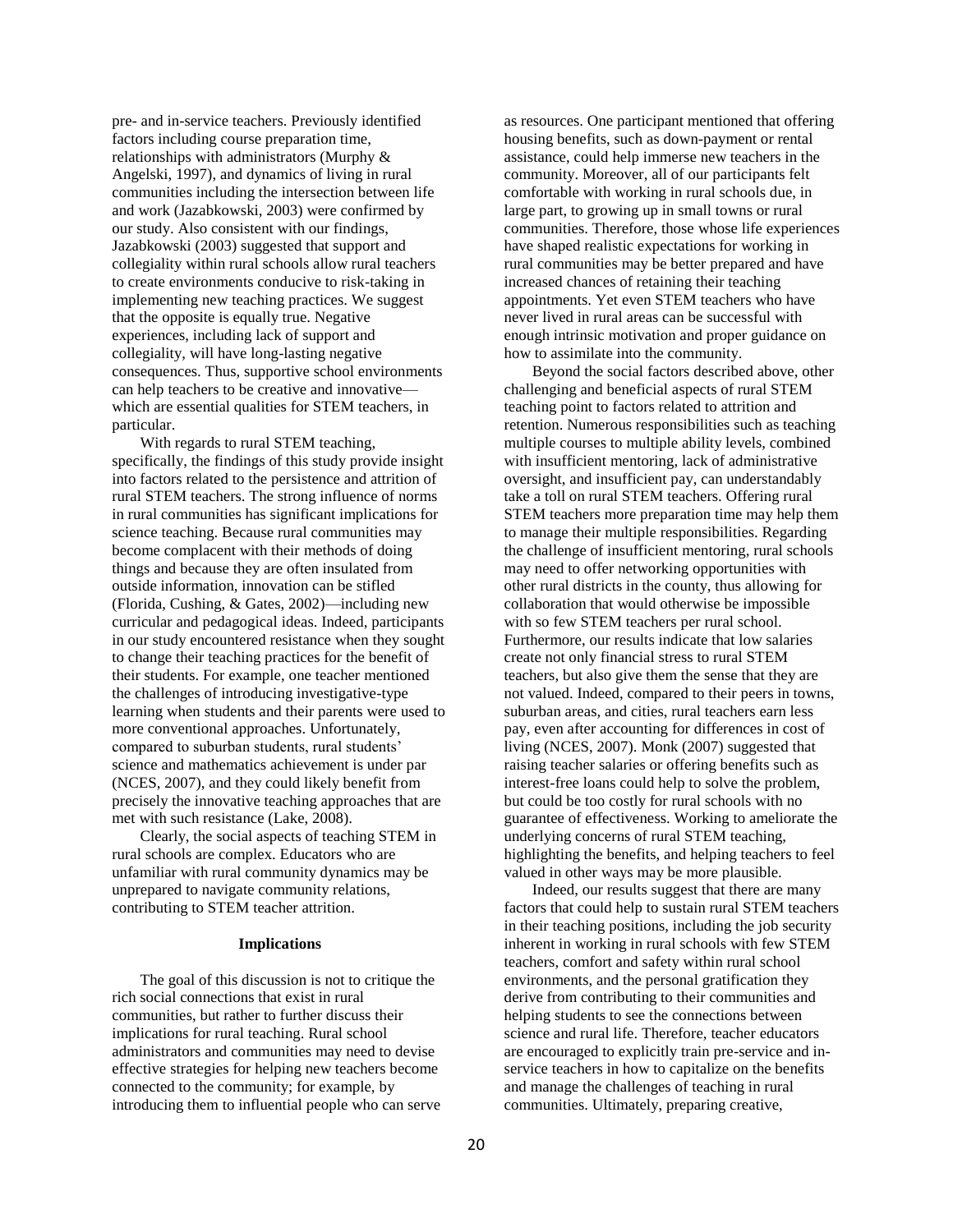innovative STEM teachers to implement relevant, experiential curricula in rural classrooms can have a tremendous impact on the educational attainment and STEM aspirations of our nation's rural youth.

#### **Conclusions**

This study used a phenomenographical framework to explore six rural high school STEM teachers' experiences of teaching STEM subjects in rural schools. Three major categories emerged: strong interpersonal relationships and community ties, school factors, and professional factors. Teachers discussed both positive and negative aspects in each of these categories. In many cases, the same factor emerged as a both a benefit and a challenge, suggesting that some aspects of rural STEM teaching could be perceived as "double-edged swords." The positive aspects of rural STEM teaching help to explain rural STEM teacher retention, whereas the negative aspects help to explain teacher attrition. Therefore, multiple recommendations were made for rural school districts to help STEM teachers to capitalize on the benefits and manage the challenges of rural STEM teaching.

#### **References**

- Aldous, C. (2008). Turning the tide: Transforming science learning and teaching in rural and remote schools. *Teaching Science, 54*(3)*,* 44-48.
- Barley, Z. A. (2009). Preparing teachers for rural appointments: Lessons from the mid-continent. *The Rural Educator, 30*(3), 10-15.
- Barnard, A., McCosker, H., & Gerber, R. (1999). Phenomenography: A qualitative research approach for exploring understanding in health care. *Qualitative Health Research, 9*(2), 212- 226.
- Coleman, J. C. (1988). Social capital in the creation of human capital. *American Journal of Sociology, 94*, S95-S120.
- Collins, T. (1999). *Attracting and retaining teachers in rural areas* (ERIC Digest).Charleston, WV: ERIC Clearinghouse on Rural Education and Small Schools. ERIC Document Reproduction Service No. ED438152. Retrieved from http://www.ericfacility.net/databases/ERIC\_Dige sts/ed438152.html
- Davis, M. S. (2002). Teacher retention and small school districts in Montana. *The Rural Educator, 24*(2), 45-52.

A limitation of this study is the small sample size consisting of six rural in-service teachers from Indiana. Indiana teachers may differ from teachers employed in other rural settings. Our participants were also unique in that they were all participating in a professional development program aimed at infusing advanced science topics into their high school STEM curricula. Therefore, compared to rural STEM teachers not participating in the program, our participants may have had greater access to professional development programs and special interests in using non-traditional approaches to rural science instruction, thus influencing their perceptions of rural STEM teaching. Hence, our results cannot be generalized beyond the scope and context of the study.

Future research may examine rural STEM teachers' experiences using a larger, more diverse sample size. Additionally, researchers may use qualitative methodology to compare perceptions of current rural STEM teachers and former rural STEM teachers who decided to leave rural areas or the teaching profession as a whole. Such research efforts may contribute a different perspective of rural STEM teacher attrition and retention than was explored in our study.

- Jarzabkowski, L. (2003). Teacher collegiality in a remote Australian school. *Journal of Research in Rural Education, 18*(3)*,* 139-144.
- Florida, R., Cushing, R., & Gates, G. (2002, August). When social capital stifles innovation. *Harvard Business Review, 80,* 20*.*
- Friedrichsen, P., Chval, K. B., & Tuescher, D. (2007). Strategies and sources of support for beginning teachers of science and mathematics. *School Science and Mathematics, 107*(5), 169- 181.
- Harris, M. M., Holdman, L., & Clark, R. (2005). Rural teachers in Project Launch. *The Rural Educator, 26*(2), 23-32.

Hsieh, H., & Shannon, S. E. (2005). Three approaches to qualitative content analysis. *Qualitative Health Research, 15*(9)*,* 1277-1288.

- Huysman, J. T. (2008). Rural teacher satisfaction: An analysis of beliefs and attitudes of rural teachers' job satisfaction. *The Rural Educator*, *29*(2)*,* 31- 38.
- Lake, D. (2008). Perceptions of science in oneteacher schools. *Teaching Science, 54*(3)*,* 36-43.
- Lowery, R. M., & Pace, B. G. (2001). Preparing suburban preservice teachers for rural schools. *The Rural Educator, 23*(2), 32-36.